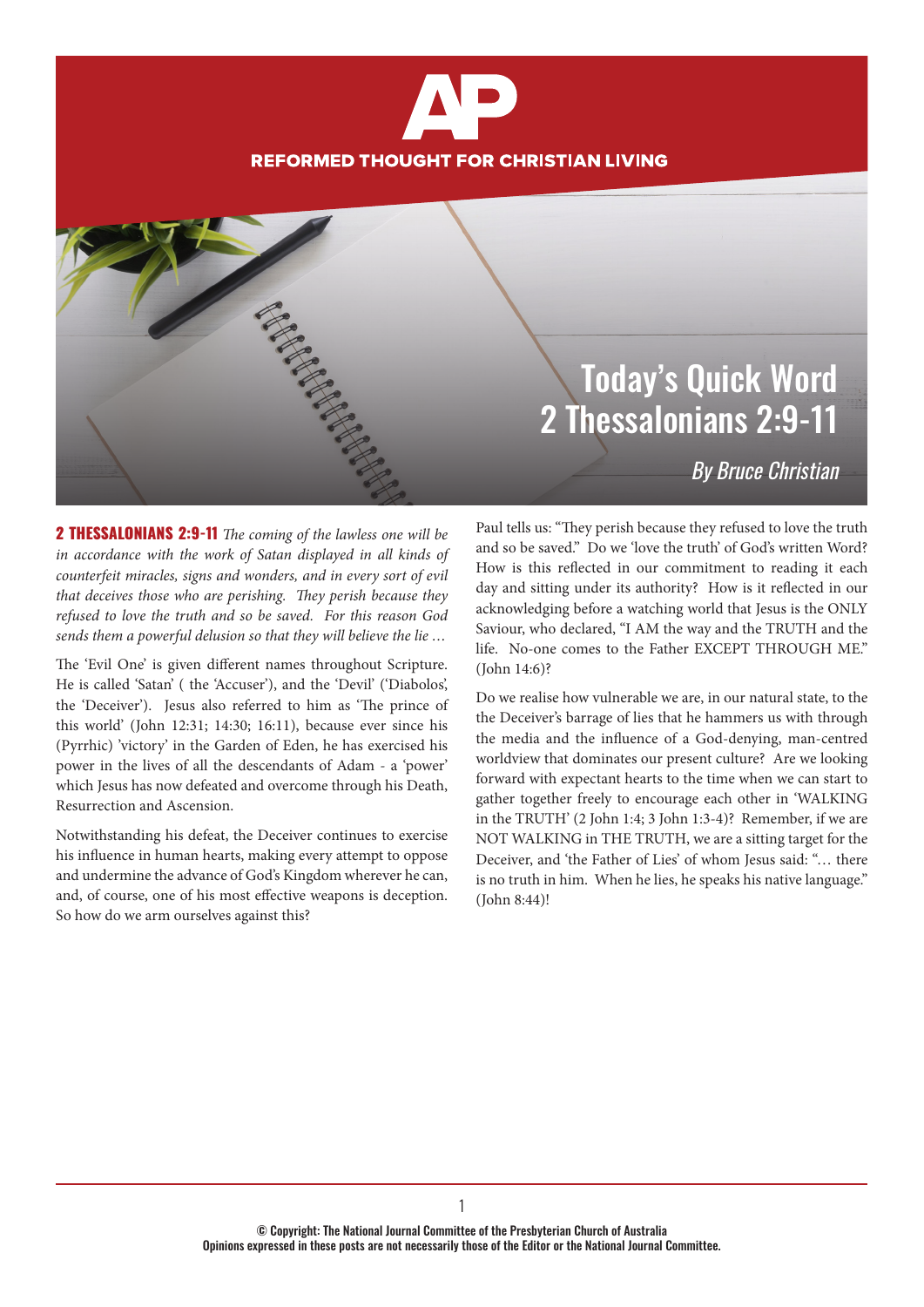## **REFORMED THOUGHT FOR CHRISTIAN LIVING**

### Today's Quick Word Daniel 7:25-27

By Bruce Christian

DANIEL 7:25-27 *"He will speak against the Most High and oppress his saints and try to change the set times and the laws. The saints will be handed over to him for a time, times and half a time. But the court will sit, and his power will be taken away and completely destroyed for ever. Then the sovereignty, power and greatness of the kingdoms under the whole heaven will be handed over to the saints, the people of the Most High. His kingdom will be an everlasting kingdom, and all rulers will worship and obey him."*

The prophecies revealed to Daniel in visions from God are a great arena for speculation about the future course of human history. But much of this 'confident' speculation has already been proved to be wrong - and has therefore done much damage to the faith of individuals as well as to the testimony of the Church.

It seems to me that the true value of apocalyptic writing in Scripture is to reassure the people of God in times of persecution and distress that HE remains in FULL CONTROL of everything that is happening around us, regardless of how confusing his providence might appear to be from our perspective. What we can only speculate about at any given point in history becomes crystal clear when the prophecy is fulfilled, and one of the best examples of this is God's Promised Messiah, Daniel's 'Son of Man' (13-14), being the Crucified-Resurrected-Ascended Lord Jesus Christ.

Two thousand years ago and beyond, God's people had speculated about what their Messiah would 'look' like, and this (wrong) speculation was the reason they actually missed him

when he came! But for us now, seeing so many OT prophecies so clearly fulfilled in Jesus confirms for us UNDENIABLY that ALL history is in God's faithful, loving, powerful hands! This is especially comforting as we experience more and more forces 'speak[ing] against the Most High and oppress[ing] his saints and try[ing] to change the set times and the laws', and as we see so many 'saints [being] handed over' to these forces around the world. Let us be truly comforted, in our present experience of human history, by the reliable truth that "the court will sit, and [Satan's] power will be taken away and completely destroyed for ever", and that "then the sovereignty, power and greatness of the kingdoms under the whole heaven WILL be handed over to the saints, the people of the Most High. His kingdom will be an everlasting kingdom, and all rulers will worship and obey him."

The Apostle Paul confirms this truth for us: "I pray also that the eyes of your heart may be enlightened in order that you may know the hope to which he has called you, the riches of his glorious inheritance in the saints, and his incomparably great power for us who believe. That power is like the working of his mighty strength, which he exerted in Christ when he raised him from the dead and seated him at his right hand in the heavenly realms, far above all rule and authority, power and dominion, and every title that can be given, not only in the present age but also in the one to come. And God placed all things under his feet and appointed him to be head over everything for the church, which is his body, the fulness of him who fills everything in every way." (Ephesians 1:18-23)